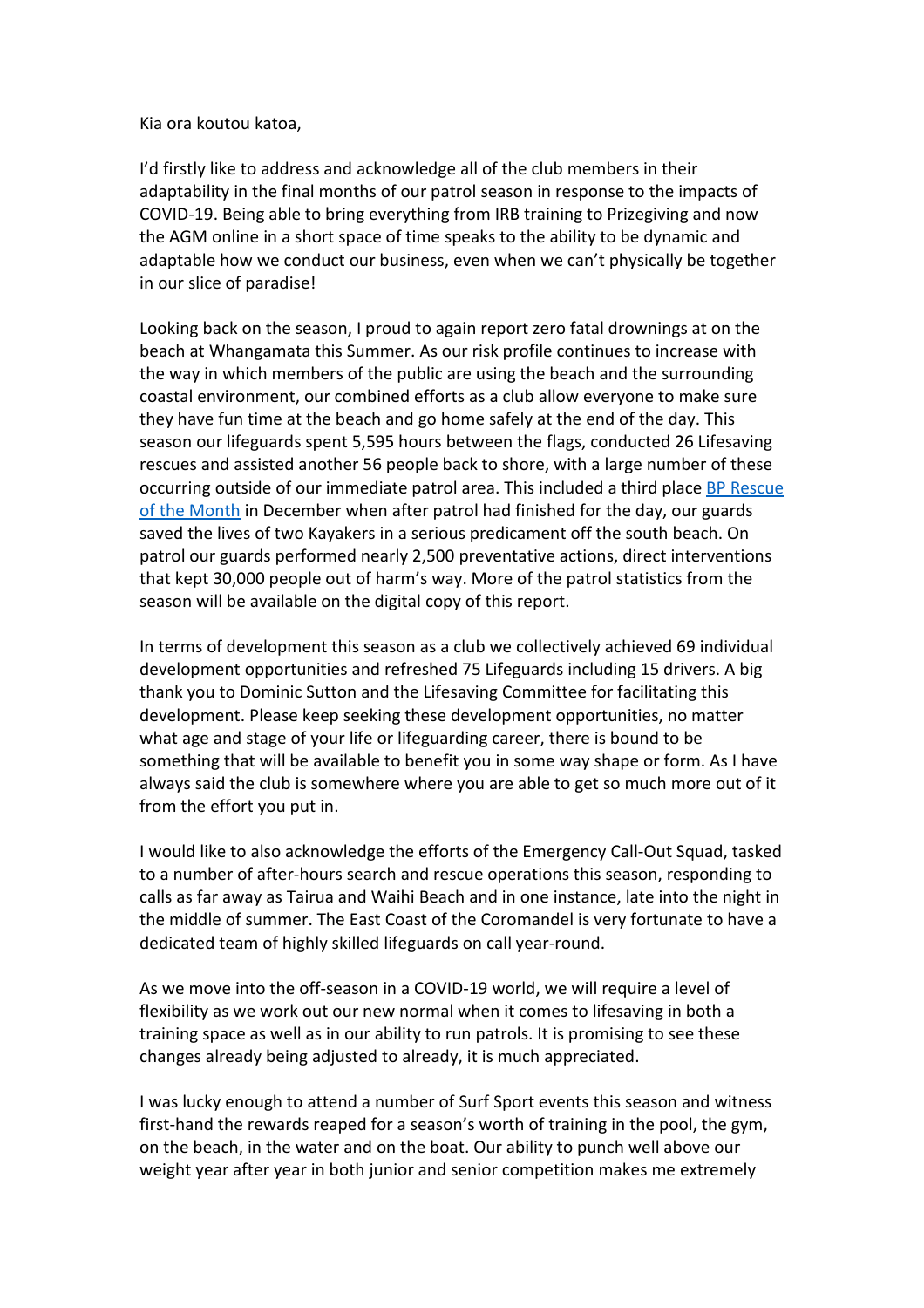proud, usually being one of the smaller clubs on the beach and equally as often up there on the points table is something that we can all be proud of. It was great to see Madi Kidd back in a Red, Black & White skullcap again this season, with some impressive results across the season providing some great motivation to the younger athletes and securing her place in the 2020 Black Fins Squad. Unfortunately as a result of COVID-19, the Lifesaving World Champs scheduled for September 2020 have been postponed until 2022, despite this, a great achievement for both Madi and the club. As always a big thank you to Tom Lowe for your efforts on the beach with the squad's this year, your dedication to the athletes is reflected in their results and even more importantly their enjoyment of the sport.

Also well deserving of a mention in this report are our U23 Men's Surfboat Crew the Motorboaters. This season saw them travel to Australia to represent New Zealand as the SLSLNZ Development Crew in the Trans-Tasman Surfboat Series, the competition with the Aussies proved tough but a great experience to experience international Surf Sport Competition. The crew also came away from the NZ season with the Overall Series win across the season in the U23 division, extremely impressive for a crew with a few years up their sleeves in this age category.

In the Junior Surf Space we saw 273 U14's through the doors of the club this season, especially positive to see the number of local Whangamata families through the doors increasing as well! A massive thank you to the Marvin Family for their commitment to the Junior Surf Sector of the club, we have one of the best run club programs in the country and without their hard work it would not be possible. The Junior Surf program is the 'base' of our club retention & development pathway and it is vital for our continued success as a Surf Life Saving Club.

Finally I would like to comment on the club social scene this Summer. Seeing the Club Bar busy most days of the week in that peak period was really great to see. I hope you all had the opportunity to come up onto the deck and enjoy a refreshing drink in the sun with friends. This wouldn't have been possible without the contribution from Good George to get it set up properly, so thanks heaps. Another thank you has to be extended to Henry Cunningham and the entire Cunningham/Marvin Clan who kept the bar staffed and patrons well fed and hydrated this summer. With the bar attracting so many people through the doors, we reached an incredible 500 members this season! Much to the delight of Club Manager Andrea…

Speaking of which, I must extend a huge amount of gratitude to Andrea, for her support of me stepping into this role this season and as I look to continue into the coming season. As some of you may know I am currently in the midst of training to become a Police Officer, training that has had a impact on my capacity to perform all of the functions of Club Captain. I immensely appreciate the workload that has been managed by Andrea, Gavin, the rest of the Board of Directors and the Lifesaving Committee, and others within in the past few months. Being able to step back and focus on my studies has been extremely beneficial and will allow me to continue to give back to the club in the long term.